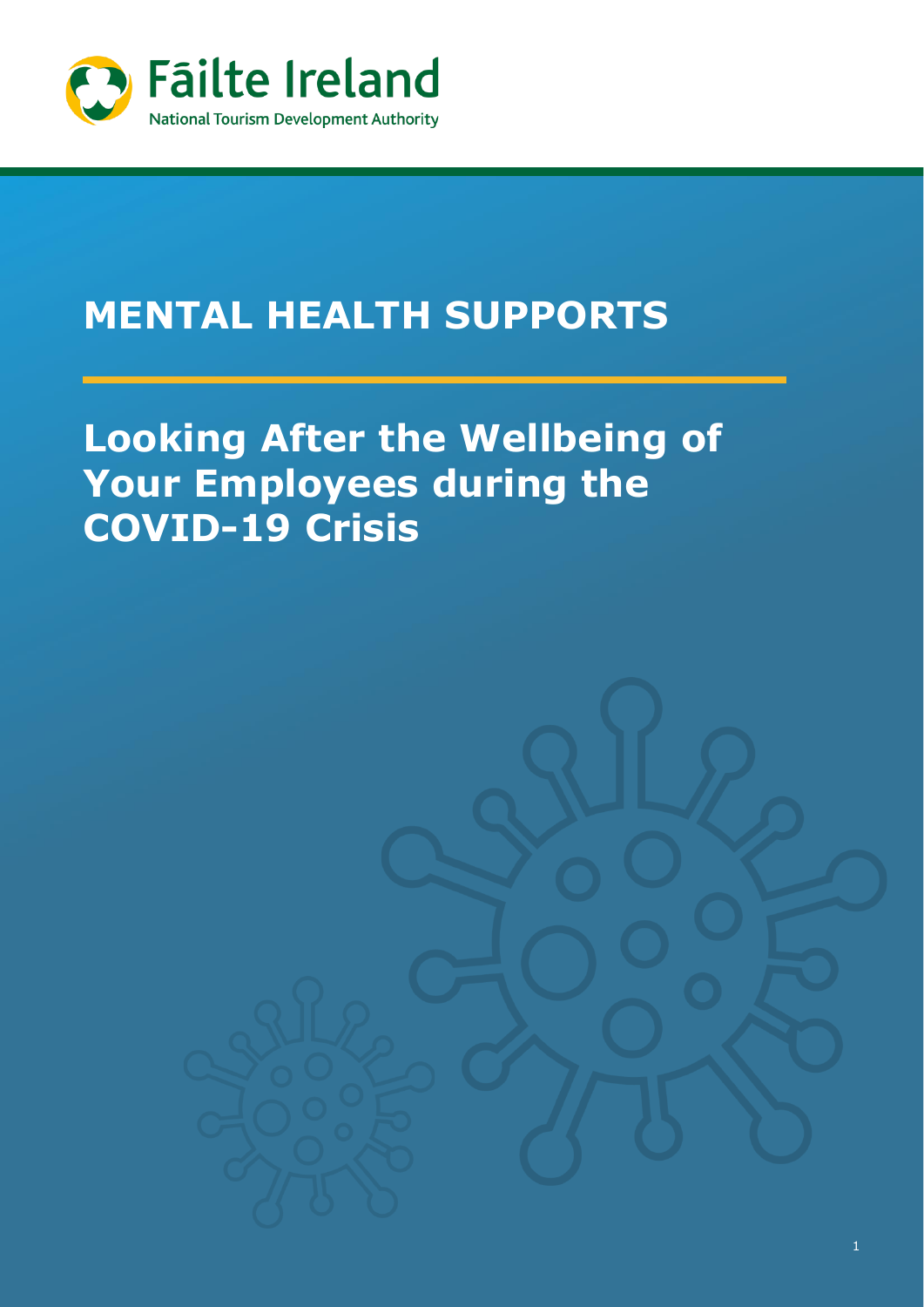

## **MENTAL HEALTH SUPPORTS**

The COVID-19 crisis is one of the most challenging and difficult times the tourism industry has ever faced. Business owners, employees and people who are selfemployed are facing uncertainty about the future of their jobs and businesses. Times like this can naturally cause significant anxiousness and worry.

Fáilte Ireland has launched a suite of supports to help the industry through this difficult time, on both a professional and personal level:

**1. I Am Here -** a programme of mental health support and learning within the workplace and beyond

2. An **Employee Assistance Programme t**o provide more formal supports to those who need it.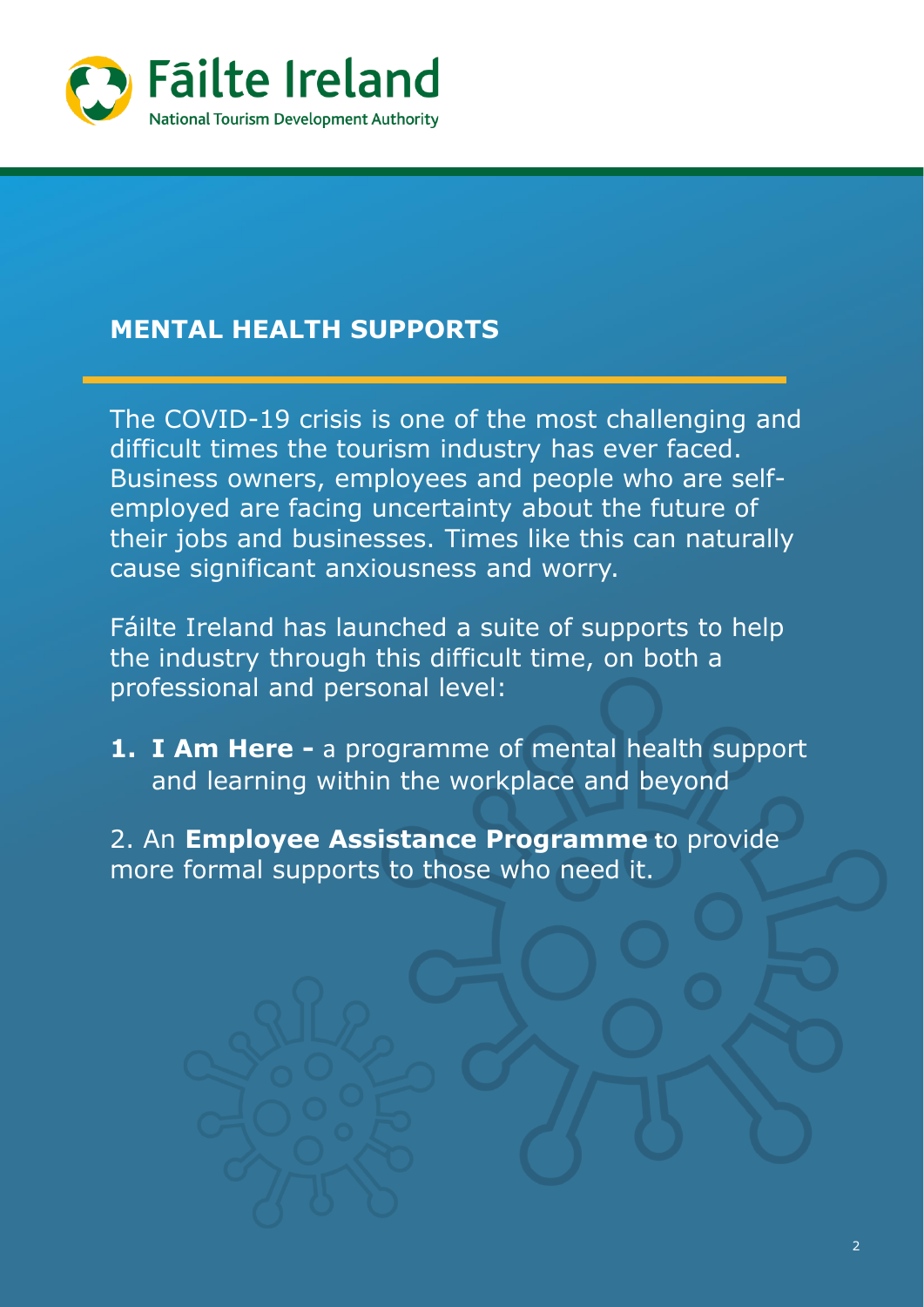

**I Am Here**



**Empowering you to:**

**Show you care Ask the question Call for help**

**I Am Here is an ongoing programme of mental health support and learning within the workplace and beyond.**

#### **I Am Here is about Compassionate Conversations**

#### **I Am Here is changing workplace culture.**

We are positively disrupting mental health and emotional wellbeing beliefs and behaviours.

#### **I Am Here creates a culture where 'It's ok not to feel ok; and it's absolutely ok to ask for help.'**

#### **What is I Am Here?**

**I Am Here** recognises that people in your business want to connect their fellow team members to the help or support they may need.

**I Am Here** enables your team members to signpost existing services to those who need it.

This is achieved through compassionate connection and through peer-topeer conversations.

> **I Am Here empowers team members to have the courage, confidence and skills to:**

> > **Show you care Ask the question Call for help.**

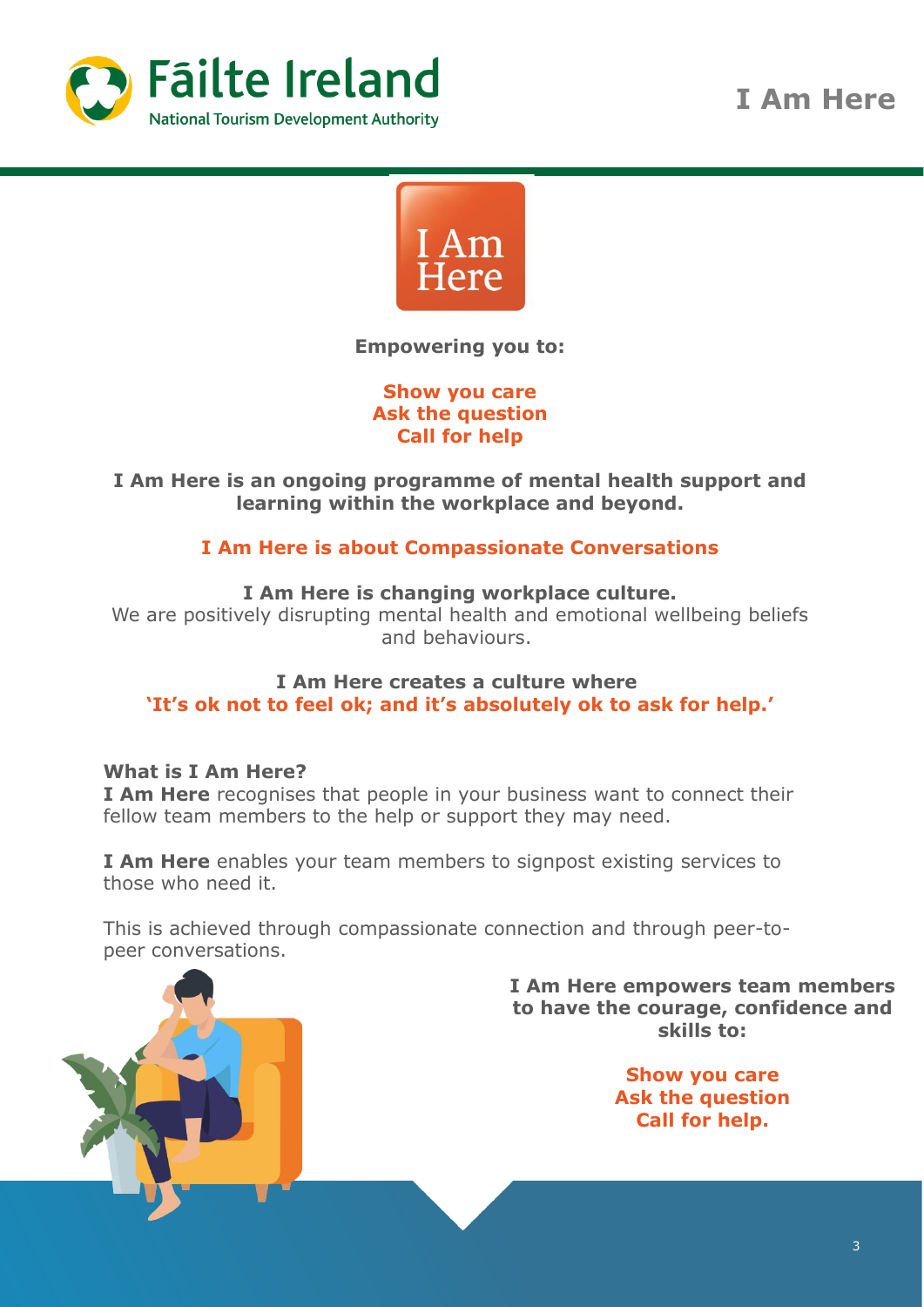

# **I Am Here Rapid Response**



In response to the current Covid-19 crisis, Fáilte Ireland is offering the I Am Here: Rapid Response service to the Irish tourism industry, in partnership with PulseLearning,

#### **The "Trua don Turasóireacht" Project (Compassion for Tourism)**

I Am Here: Rapid Response is a continuous learning and support programme with three key elements:

Online Courses:

I Am Here: The Why I Am Here: Tribe Members I Am Here: Ambassadors

*Join our Tribe. Change beliefs and behaviours … One individual, one organisation and one community at a time.*

## *How can I access this service?*

*[CLICK: Visit the I Am Here Tourism Arena](https://irishtourismarena.iamheretribe.com/)*

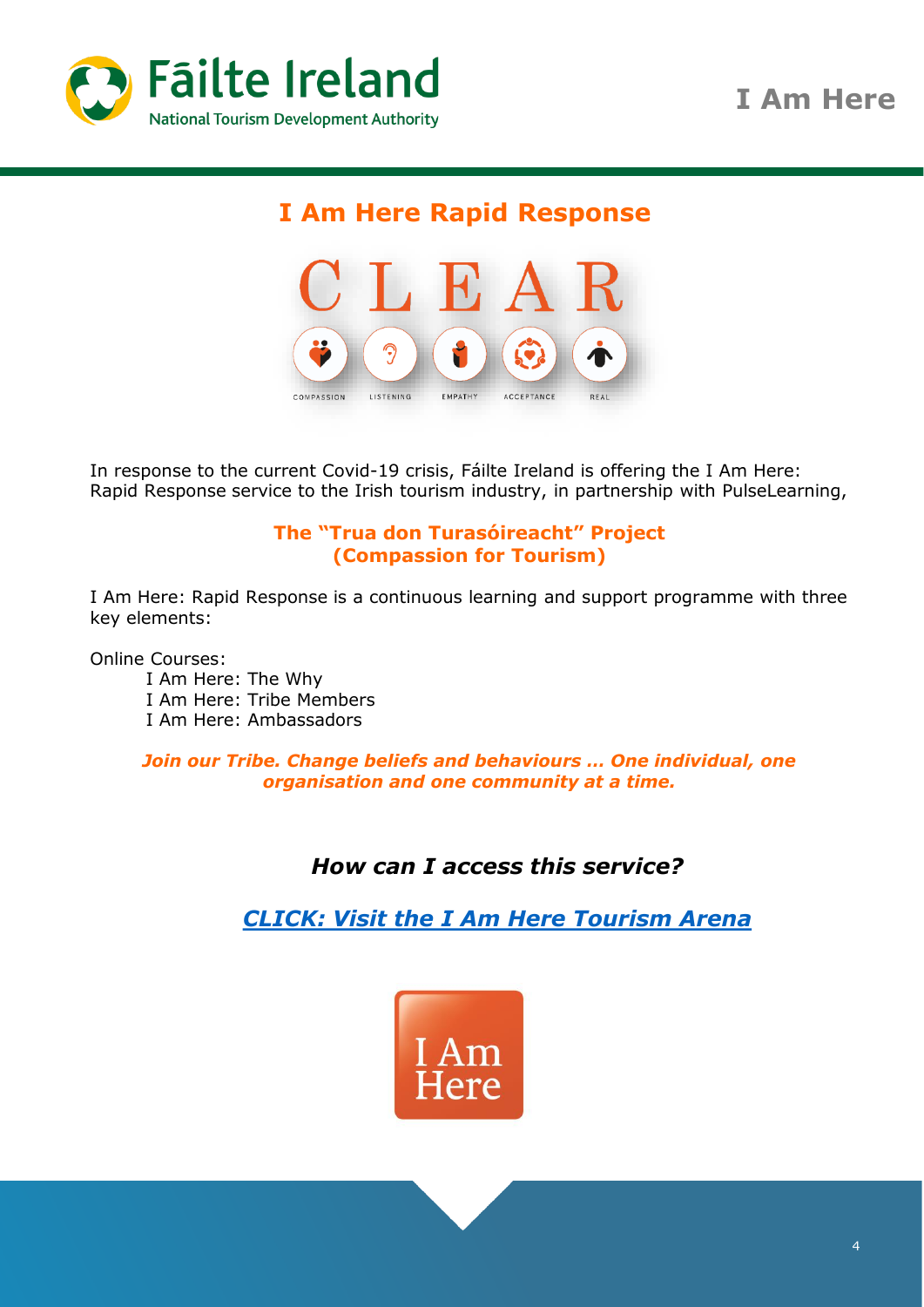

### **EMPLOYEE ASSISTANCE PROGRAMME: FOR WHEN SOMEONE NEEDS MORE FORMALISED SUPPORTS**

Fáilte Ireland has partnered with Inspire Workplaces to offer the tourism industry free and confidential access to an Employee Assistance Programme. Inspire Workplaces is a mental health charity with a wealth of experience supporting organisations and employees at times of crisis across Ireland. Through a Freephone Helpline, offered 24/7/365, you and your employees can access a range of supports, including but not limited to:

| <b>Financial</b><br><b>Concerns</b> | <b>Job Insecurity /</b><br><b>Loss</b>   | <b>Stress</b>                 | <b>Family Issues</b>                  | <b>Relationship</b><br><b>Issues</b> |
|-------------------------------------|------------------------------------------|-------------------------------|---------------------------------------|--------------------------------------|
| <b>Legal Issues</b>                 | $Covid-19$<br>information and<br>support | Depression/<br><b>Anxiety</b> | Life Events /<br><b>Crisis Events</b> | <b>Consumer</b><br><b>Issues</b>     |

The Employee Assistance Programme is a confidential service designed to support you and your employees to resolve personal or work-related concerns, through telephone support, specialist information and telephone or video counselling.

This service is free to you and your employees and we encourage anyone who may need support at this time to contact the Employee Assistance Programme by dialling the number below.

### **Freephone Helpline on 1800 201346**

*You will need to quote Fáilte Ireland when accessing the service to ensure the services are provided to you free of charge.*